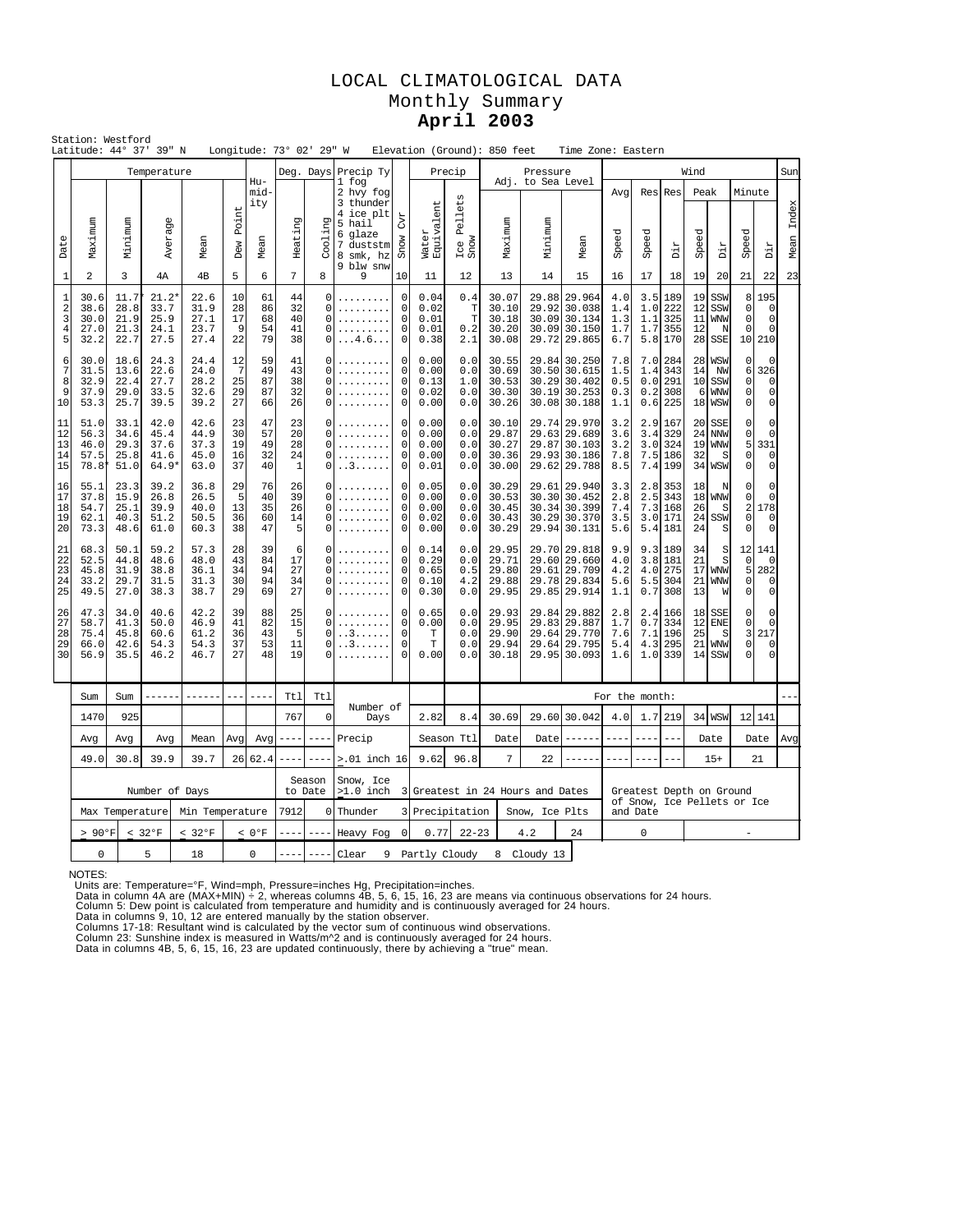### OBSERVATIONS AT 3-HOUR INTERVALS **April 2003: Westford**

| Hour                                         | Sunshine                                                                                                                                                                                                                                                                                                                                                                                                                                                                                                       | Pressure                                                             | Rainfall<br>rate                                             | Temperature                                  | Point<br>Dew                                                                         | Humidity                                      | Direction                                                                                       | Wind<br>Speed                                                                                       | Gust                                                                                                  | Sunshine | Pressure                                                             | Rainfall<br>rate                                             | Temperature                                  | Point<br>Dew                                                                         | Humidity                                                                            | Direction                                                                  | Wind<br>Speed                                                                                                               | Gust                                                                                     | Sunshine | Pressure                                                             | Rainfall<br>rate                                             | Temperature                                  | Dew Point                                                          | Humidity                                                     | Direction                                                                        | Wind<br>Speed                                                                             | Gust                                                                                                      |
|----------------------------------------------|----------------------------------------------------------------------------------------------------------------------------------------------------------------------------------------------------------------------------------------------------------------------------------------------------------------------------------------------------------------------------------------------------------------------------------------------------------------------------------------------------------------|----------------------------------------------------------------------|--------------------------------------------------------------|----------------------------------------------|--------------------------------------------------------------------------------------|-----------------------------------------------|-------------------------------------------------------------------------------------------------|-----------------------------------------------------------------------------------------------------|-------------------------------------------------------------------------------------------------------|----------|----------------------------------------------------------------------|--------------------------------------------------------------|----------------------------------------------|--------------------------------------------------------------------------------------|-------------------------------------------------------------------------------------|----------------------------------------------------------------------------|-----------------------------------------------------------------------------------------------------------------------------|------------------------------------------------------------------------------------------|----------|----------------------------------------------------------------------|--------------------------------------------------------------|----------------------------------------------|--------------------------------------------------------------------|--------------------------------------------------------------|----------------------------------------------------------------------------------|-------------------------------------------------------------------------------------------|-----------------------------------------------------------------------------------------------------------|
|                                              |                                                                                                                                                                                                                                                                                                                                                                                                                                                                                                                |                                                                      |                                                              | APR 01                                       |                                                                                      |                                               |                                                                                                 |                                                                                                     |                                                                                                       |          |                                                                      |                                                              | APR 02                                       |                                                                                      |                                                                                     |                                                                            |                                                                                                                             |                                                                                          |          |                                                                      |                                                              | APR 03                                       |                                                                    |                                                              |                                                                                  |                                                                                           |                                                                                                           |
| 01<br>04<br>07<br>10<br>13<br>16<br>19<br>22 |                                                                                                                                                                                                                                                                                                                                                                                                                                                                                                                | 29.97<br>30.02<br>30.07<br>30.03<br>29.95<br>29.89<br>29.90<br>29.91 | 0.00<br>0.00<br>0.00<br>0.00<br>0.00<br>0.00<br>0.00<br>0.00 | 14<br>12<br>14<br>23<br>29<br>28<br>26<br>29 | 3<br>3<br>$\,2$<br>$\mathbf{1}$<br>$-2$<br>17<br>24<br>25                            | 64<br>58<br>37<br>26<br>61<br>89<br>86        | 60129<br>29<br>22<br>18<br>18<br>15<br>18<br>20                                                 | 0<br>$\mathbf 1$<br>$\circ$<br>$\frac{5}{6}$<br>3<br>$\frac{4}{7}$                                  | 5<br>6<br>$\overline{\mathbf{3}}$<br>10<br>13<br>$\begin{array}{c} 7 \\ 7 \end{array}$<br>13          |          | 29.94<br>30.00<br>30.05<br>30.07<br>30.06<br>30.04<br>30.07<br>30.10 | 0.00<br>0.00<br>0.00<br>0.00<br>0.00<br>0.00<br>0.00<br>0.00 | 29<br>29<br>30<br>33<br>37<br>34<br>32<br>31 | 26<br>27<br>26<br>27<br>29<br>32<br>30<br>29                                         | 88 20<br>91<br>85<br>79<br>73<br>89<br>95<br>94                                     | 0 <sub>0</sub><br>0 <sub>0</sub><br>22<br>24<br>31<br>0 <sub>0</sub><br>00 | 5<br>$\mathsf{O}\xspace$<br>$\mathsf{O}\xspace$<br>$\begin{array}{c} 2 \\ 5 \\ 1 \end{array}$<br>$\mathsf 0$<br>$\mathbf 1$ | 10<br>$\mathsf{O}\xspace$<br>$\mathsf 0$<br>5<br>8<br>$\bf 4$<br>$\mathsf 0$<br>3        |          | 30.09<br>30.11<br>30.15<br>30.18<br>30.17<br>30.14<br>30.14<br>30.13 | 0.00<br>0.00<br>0.00<br>0.00<br>0.00<br>0.00<br>0.00<br>0.00 | 29<br>29<br>26<br>28<br>24<br>28<br>25<br>24 | 27<br>27<br>14<br>13<br>17<br>15<br>12<br>15                       | 92 00<br>91<br>59<br>51<br>75<br>56<br>57<br>69              | 33<br>33<br>33<br>29<br>31<br>0 <sub>0</sub><br>00                               | 0<br>012230<br>$\mathbf{0}$                                                               | 02665702                                                                                                  |
|                                              |                                                                                                                                                                                                                                                                                                                                                                                                                                                                                                                |                                                                      |                                                              | APR 04                                       |                                                                                      |                                               |                                                                                                 |                                                                                                     |                                                                                                       |          |                                                                      |                                                              | APR 05                                       |                                                                                      |                                                                                     |                                                                            |                                                                                                                             |                                                                                          |          |                                                                      |                                                              | APR 06                                       |                                                                    |                                                              |                                                                                  |                                                                                           |                                                                                                           |
| 01<br>04<br>07<br>10<br>13<br>16<br>19<br>22 |                                                                                                                                                                                                                                                                                                                                                                                                                                                                                                                | 30.13<br>30.16<br>30.17<br>30.17<br>30.16<br>30.15<br>30.14<br>30.13 | 0.00<br>0.00<br>0.00<br>0.00<br>0.00<br>0.00<br>0.00<br>0.00 | 25<br>23<br>22<br>25<br>26<br>25<br>24<br>22 | 12<br>$\epsilon$<br>$\epsilon$<br>$\boldsymbol{7}$<br>$\,8\,$<br>$\,8\,$<br>10<br>15 | 561<br>47<br>50<br>47<br>45<br>49<br>53<br>74 | 00<br>0 <sub>0</sub><br>0 <sub>0</sub><br>00<br>33<br>33<br>00<br>02                            | 3<br>2<br>1<br>3<br>3<br>2<br>0<br>$\mathbf{1}$                                                     | 6<br>$\frac{8}{7}$<br>9<br>$\begin{array}{c} 8 \\ 7 \end{array}$<br>$\mathsf 0$<br>6                  |          | 30.06<br>30.01<br>29.95<br>29.86<br>29.78<br>29.72<br>29.75<br>29.78 | 0.00<br>0.00<br>0.00<br>0.00<br>0.00<br>0.00<br>0.00<br>0.00 | 23<br>23<br>23<br>26<br>29<br>30<br>31<br>32 | 17<br>20<br>19<br>17<br>21<br>26<br>27<br>29                                         | 76 04<br>88<br>18<br>82<br>15<br>15<br>69<br>73<br>15<br>82<br>15<br>18<br>85<br>91 | 22                                                                         | 0<br>$\frac{2}{2}$<br>$\,8\,$<br>12<br>10<br>12<br>9                                                                        | 2<br>5<br>6<br>16<br>25<br>14<br>20<br>19                                                |          | 29.86<br>29.94<br>30.11<br>30.23<br>30.30<br>30.37<br>30.45<br>30.53 | 0.00<br>0.00<br>0.00<br>0.00<br>0.00<br>0.01<br>0.00<br>0.00 | 26<br>24<br>20<br>21<br>26<br>29<br>27<br>23 | 15<br>$18\,$<br>13<br>11<br>12<br>12<br>8<br>7                     | 61<br>77<br>74<br>65<br>55<br>48<br>45<br>50                 | 24<br>27<br>27<br>29<br>27<br>31<br>31<br>27                                     | 13<br>10<br>$10$<br>12<br>$10$<br>$\begin{array}{c} 8 \\ 8 \end{array}$<br>$\overline{a}$ | 21<br>16<br>$18\,$<br>$\frac{22}{17}$<br>$18$<br>$\begin{array}{c}\n16 \\ 6\n\end{array}$                 |
|                                              |                                                                                                                                                                                                                                                                                                                                                                                                                                                                                                                |                                                                      |                                                              | APR 07                                       |                                                                                      |                                               |                                                                                                 |                                                                                                     |                                                                                                       |          |                                                                      |                                                              | APR 08                                       |                                                                                      |                                                                                     |                                                                            |                                                                                                                             |                                                                                          |          |                                                                      |                                                              | APR 09                                       |                                                                    |                                                              |                                                                                  |                                                                                           |                                                                                                           |
| 01<br>04<br>07<br>10<br>13<br>16<br>19<br>22 | 30.59<br>0.00<br>20<br>6<br>55129<br>0<br>30.63<br>0.00<br>8<br>0 <sub>0</sub><br>$\mathsf{O}\xspace$<br>18<br>63<br>$\overline{7}$<br>$\mathsf{O}\xspace$<br>72<br>00<br>30.68<br>0.00<br>14<br>$\begin{array}{c} 3 \\ 3 \\ 3 \\ 1 \end{array}$<br>$\,1\,$<br>30.69<br>0.00<br>35<br>0 <sub>0</sub><br>25<br>$\,1\,$<br>30.66<br>0.00<br>28<br>31<br>30<br>10<br>45<br>31<br>30.62<br>0.00<br>29<br>0.00<br>27<br>11<br>50<br>31<br>30.59<br>$\mathbf 0$<br>0.00<br>26<br>12<br>54<br>0 <sub>0</sub><br>30.51 |                                                                      |                                                              |                                              |                                                                                      |                                               |                                                                                                 |                                                                                                     | 1<br>$\frac{2}{0}$<br>$\begin{array}{c} 8 \\ 7 \end{array}$<br>8<br>$\overline{4}$<br>$\mathbf 0$     |          | 30.53<br>30.49<br>30.45<br>30.43<br>30.38<br>30.33<br>30.32<br>30.33 | 0.00<br>0.00<br>0.00<br>0.00<br>0.00<br>0.00<br>0.00<br>0.00 | 24<br>24<br>25<br>30<br>32<br>32<br>30<br>29 | 20<br>21<br>22<br>24<br>26<br>29<br>28<br>28                                         | 85 22<br>91<br>91<br>76<br>78<br>88<br>92<br>94                                     | 02<br>0 <sub>0</sub><br>20<br>09<br>33<br>00<br>0 <sub>0</sub>             | 1<br>$\mathsf 0$<br>$\mathsf{O}\xspace$<br>$\begin{array}{c} 3 \\ 2 \\ 0 \end{array}$<br>$\mathsf{O}\xspace$<br>$\mathsf 0$ | 3<br>$\frac{2}{3}$<br>8<br>$\bf 4$<br>$\mathbf 1$<br>$\mathsf{O}\xspace$<br>$\mathsf 0$  |          | 30.28<br>30.28<br>30.30<br>30.28<br>30.27<br>30.22<br>30.20<br>30.20 | 0.00<br>0.00<br>0.00<br>0.00<br>0.00<br>0.00<br>0.00<br>0.00 | 29<br>29<br>29<br>33<br>34<br>38<br>36<br>33 | 28<br>28<br>28<br>28<br>31<br>29<br>30<br>30                       | 951<br>93<br>94<br>82<br>87<br>72<br>81<br>88                | 00<br>00<br>00<br>06<br>31<br>0 <sub>0</sub><br>0 <sub>0</sub><br>0 <sub>0</sub> | 0001200<br>$\mathbf 0$                                                                    | 00045100                                                                                                  |
|                                              | APR 10                                                                                                                                                                                                                                                                                                                                                                                                                                                                                                         |                                                                      |                                                              |                                              |                                                                                      |                                               |                                                                                                 |                                                                                                     |                                                                                                       |          |                                                                      |                                                              | APR 11                                       |                                                                                      |                                                                                     |                                                                            |                                                                                                                             |                                                                                          |          |                                                                      |                                                              | APR 12                                       |                                                                    |                                                              |                                                                                  |                                                                                           |                                                                                                           |
| 01<br>04<br>07<br>10<br>13<br>16<br>19<br>22 |                                                                                                                                                                                                                                                                                                                                                                                                                                                                                                                | 30.22<br>30.23<br>30.24<br>30.25<br>30.22<br>30.16<br>30.12<br>30.09 | 0.00<br>0.00<br>0.00<br>0.00<br>0.00<br>0.00<br>0.00<br>0.00 | 31<br>28<br>27<br>41<br>44<br>51<br>48<br>39 | 27<br>25<br>26<br>28<br>32<br>25<br>25<br>28                                         | 871<br>90<br>95<br>59<br>61<br>36<br>40<br>65 | 0 <sub>0</sub><br>0 <sub>0</sub><br>0 <sub>0</sub><br>11<br>24<br>24<br>15<br>0 <sub>0</sub>    | $\mathsf 0$<br>$\mathbb O$<br>$\mathbf 0$<br>$\mathbf 1$<br>$\frac{8}{2}$<br>$\circ$<br>$\mathbf 0$ | 0<br>$\mathsf 0$<br>0<br>5<br>$\begin{array}{c} 14 \\ 7 \end{array}$<br>$\overline{4}$<br>$\mathbf 0$ |          | 30.08<br>30.10<br>30.09<br>30.06<br>29.98<br>29.90<br>29.83<br>29.78 | 0.00<br>0.00<br>0.00<br>0.00<br>0.00<br>0.00<br>0.00<br>0.00 | 37<br>36<br>38<br>47<br>50<br>49<br>45<br>40 | 25<br>25<br>24<br>19<br>20<br>19<br>23<br>27                                         | 62100<br>63<br>58<br>32<br>30<br>13<br>30<br>40<br>11<br>59                         | 15<br>20<br>18<br>18<br>0 <sub>0</sub>                                     | 0<br>$\begin{array}{c} 5 \\ 3 \\ 4 \end{array}$<br>$\begin{array}{c} 9 \\ 3 \\ 1 \end{array}$<br>$\mathbf 0$                | $\mathsf{O}\xspace$<br>8<br>10<br>8<br>14<br>$\overline{7}$<br>6<br>0                    |          | 29.71<br>29.67<br>29.66<br>29.64<br>29.63<br>29.64<br>29.71<br>29.83 | 0.00<br>0.00<br>0.00<br>0.00<br>0.00<br>0.00<br>0.00<br>0.00 | 41<br>36<br>36<br>49<br>53<br>56<br>49<br>41 | 25<br>27<br>26<br>25<br>34<br>37<br>32<br>30                       | 54106<br>$\overline{72}$<br>67<br>38<br>48<br>49<br>52<br>65 | 0 <sub>0</sub><br>00<br>00<br>31<br>31<br>33<br>33                               | 000356555                                                                                 | $\begin{matrix} 1 \\ 0 \\ 0 \end{matrix}$<br>$10$<br>12<br>16<br>16<br>13                                 |
|                                              |                                                                                                                                                                                                                                                                                                                                                                                                                                                                                                                | APR 13<br>671                                                        |                                                              |                                              |                                                                                      |                                               |                                                                                                 |                                                                                                     |                                                                                                       |          |                                                                      |                                                              | APR 14                                       |                                                                                      |                                                                                     |                                                                            |                                                                                                                             |                                                                                          |          |                                                                      |                                                              | APR 15                                       |                                                                    |                                                              |                                                                                  |                                                                                           |                                                                                                           |
| 01<br>04<br>07<br>10<br>13<br>16<br>19<br>22 |                                                                                                                                                                                                                                                                                                                                                                                                                                                                                                                | 29.90<br>29.97<br>30.05<br>30.13<br>30.14<br>30.15<br>30.19<br>30.25 | 0.00<br>0.00<br>0.00<br>0.00<br>0.00<br>0.00<br>0.00<br>0.00 | 38<br>33<br>30<br>36<br>41<br>46<br>41<br>34 | 28<br>24<br>20<br>19<br>18<br>21<br>15<br>14                                         | 68<br>68<br>50<br>40<br>37<br>34<br>44        | 33<br>31<br>33<br>29<br>29<br>33<br>31<br>0 <sub>0</sub>                                        | $\frac{3}{2}$<br>$\begin{array}{c} 3 \\ 5 \\ 8 \end{array}$<br>$\overline{4}$<br>$\frac{2}{0}$      | 10<br>7<br>10<br>11<br>13<br>14<br>6<br>$\overline{0}$                                                |          | 30.29<br>30.31<br>30.35<br>30.33<br>30.24<br>30.08<br>29.98<br>29.93 | 0.00<br>0.00<br>0.00<br>0.00<br>0.00<br>0.00<br>0.00<br>0.00 | 34<br>32<br>28<br>44<br>51<br>56<br>55<br>55 | 10<br>12<br>14<br>14<br>8<br>17<br>19<br>23                                          | 37100<br>42 18<br>55<br>20<br>29<br>20<br>17<br>18<br>21<br>18<br>25<br>28          | 20<br>18                                                                   | 0<br>$\boldsymbol{2}$<br>$\mathbf 1$<br>$\frac{9}{7}$<br>14<br>12<br>12                                                     | 0<br>5<br>3<br>17<br>17<br>32<br>22<br>25                                                |          | 29.98<br>29.93<br>29.91<br>29.88<br>29.74<br>29.63<br>29.64<br>29.66 | 0.00<br>0.00<br>0.00<br>0.00<br>0.00<br>0.00<br>0.00<br>0.00 | 52<br>52<br>53<br>61<br>70<br>79<br>71<br>66 | 26<br>29<br>33<br>38<br>41<br>41<br>45<br>42                       | 36 18<br>41 18<br>47 18<br>42 20<br>34<br>26<br>39<br>42     | 18<br>24<br>27<br>24                                                             | $\begin{array}{c}\n4 \\ 9 \\ 9 \\ 8\n\end{array}$<br>10<br>11<br>6<br>12                  | 8<br>13<br>14<br>19<br>18<br>19<br>11<br>25                                                               |
|                                              |                                                                                                                                                                                                                                                                                                                                                                                                                                                                                                                |                                                                      |                                                              | APR 16                                       |                                                                                      |                                               |                                                                                                 |                                                                                                     |                                                                                                       |          |                                                                      |                                                              | APR 17                                       |                                                                                      |                                                                                     |                                                                            |                                                                                                                             |                                                                                          |          |                                                                      |                                                              | APR 18                                       |                                                                    |                                                              |                                                                                  |                                                                                           |                                                                                                           |
| 01<br>04<br>07<br>10<br>13<br>16<br>19<br>22 |                                                                                                                                                                                                                                                                                                                                                                                                                                                                                                                | 29.67<br>29.61<br>29.76<br>29.86<br>30.00<br>30.05<br>30.15<br>30.25 | 0.00<br>0.00<br>0.00<br>0.00<br>0.00<br>0.00<br>0.00<br>0.00 | 54<br>52<br>38<br>34<br>31<br>34<br>33<br>26 | 51<br>51<br>36<br>28<br>26<br>29<br>12<br>$\bf 4$                                    | 97<br>93<br>80<br>81<br>82<br>41<br>38        | 90102<br>13<br>0 <sub>0</sub><br>00<br>0 <sub>0</sub><br>31<br>0 <sub>0</sub><br>0 <sup>0</sup> | 1<br>$\mathsf{O}\xspace$<br>$\begin{array}{c}\n2 \\ 5 \\ 2\n\end{array}$<br>$\epsilon$<br>5         | $\frac{3}{2}$<br>16<br>$\overline{7}$<br>12<br>12<br>8                                                |          | 30.35<br>30.41<br>30.50<br>30.52<br>30.51<br>30.45<br>30.44<br>30.42 | 0.00<br>0.00<br>0.00<br>0.00<br>0.00<br>0.00<br>0.00<br>0.00 | 23<br>19<br>16<br>25<br>33<br>35<br>35<br>26 | $\frac{5}{1}$<br>$-\frac{2}{3}$<br>$-3$<br>$\overline{\mathbf{c}}$<br>11<br>11<br>12 | 46 00<br>46<br>44<br>29<br>26<br>37<br>36<br>55                                     | 0 <sub>0</sub><br>00<br>31<br>31<br>31<br>0 <sub>0</sub><br>00             | $\begin{array}{c} 3 \\ 3 \\ 2 \\ 3 \end{array}$<br>$\begin{array}{c} 3 \\ 7 \\ 0 \end{array}$<br>0                          | 10<br>$\,$ 8 $\,$<br>6<br>$\boldsymbol{7}$<br>7<br>14<br>$\boldsymbol{2}$<br>$\mathsf 0$ |          | 30.43<br>30.43<br>30.40<br>30.43<br>30.41<br>30.35<br>30.35<br>30.39 | 0.00<br>0.00<br>0.00<br>0.00<br>0.00<br>0.00<br>0.00<br>0.00 | 26<br>30<br>34<br>36<br>43<br>52<br>50<br>47 | 15<br>9<br>$-1$<br>$\overline{\mathbf{3}}$<br>11<br>20<br>23<br>21 | 64 18<br>40<br>22<br>24<br>27<br>28<br>34<br>35              | 15<br>18<br>15<br>18<br>15<br>18<br>18                                           | $\frac{4}{6}$ 6 6<br>11<br>11<br>$\frac{9}{7}$                                            | $\begin{array}{c} 8 \\ 13 \end{array}$<br>$\begin{array}{c} 11 \\ 14 \end{array}$<br>22<br>20<br>17<br>14 |
|                                              |                                                                                                                                                                                                                                                                                                                                                                                                                                                                                                                |                                                                      |                                                              |                                              |                                                                                      |                                               |                                                                                                 | <b>MAYTMTM</b>                                                                                      |                                                                                                       |          |                                                                      | CU∩D⊤                                                        |                                              |                                                                                      | ז הרי היה מזזרו                                                                     |                                                                            |                                                                                                                             |                                                                                          |          |                                                                      | זו∩דידאידת רואים סת                                          |                                              |                                                                    |                                                              |                                                                                  |                                                                                           |                                                                                                           |

| Time Period<br>(minutes) |                | 10   | 15   | 20             | 30   | 45             | 60             | 80             | 100            | 120            | 150  | 180            |
|--------------------------|----------------|------|------|----------------|------|----------------|----------------|----------------|----------------|----------------|------|----------------|
| Precipitation            | 0.00           | 0.00 | 0.00 | 0.00           | 0.00 | 0.00           | 0.00           | 0.00           | 0.00           | 0.00           | 0.00 | 0.00           |
| Ended: Date              | 0 <sub>0</sub> | 00   | 00   | 0 <sub>0</sub> | 00   | 0 <sub>0</sub> | 0 <sub>0</sub> | 0 <sub>0</sub> | 0 <sub>0</sub> | 0 <sub>0</sub> | 00   | 0 <sup>0</sup> |
| Ended: Time              | 0000           | 0000 | 0000 | 0000           | 0000 | 0000           | 0000           | 0000           | 0000           | 0000           | 0000 | 0000           |

The precipitation amounts may occur at any time during the month. The time indicated is the ending time of the interval. Date and time are not entered for trace amounts.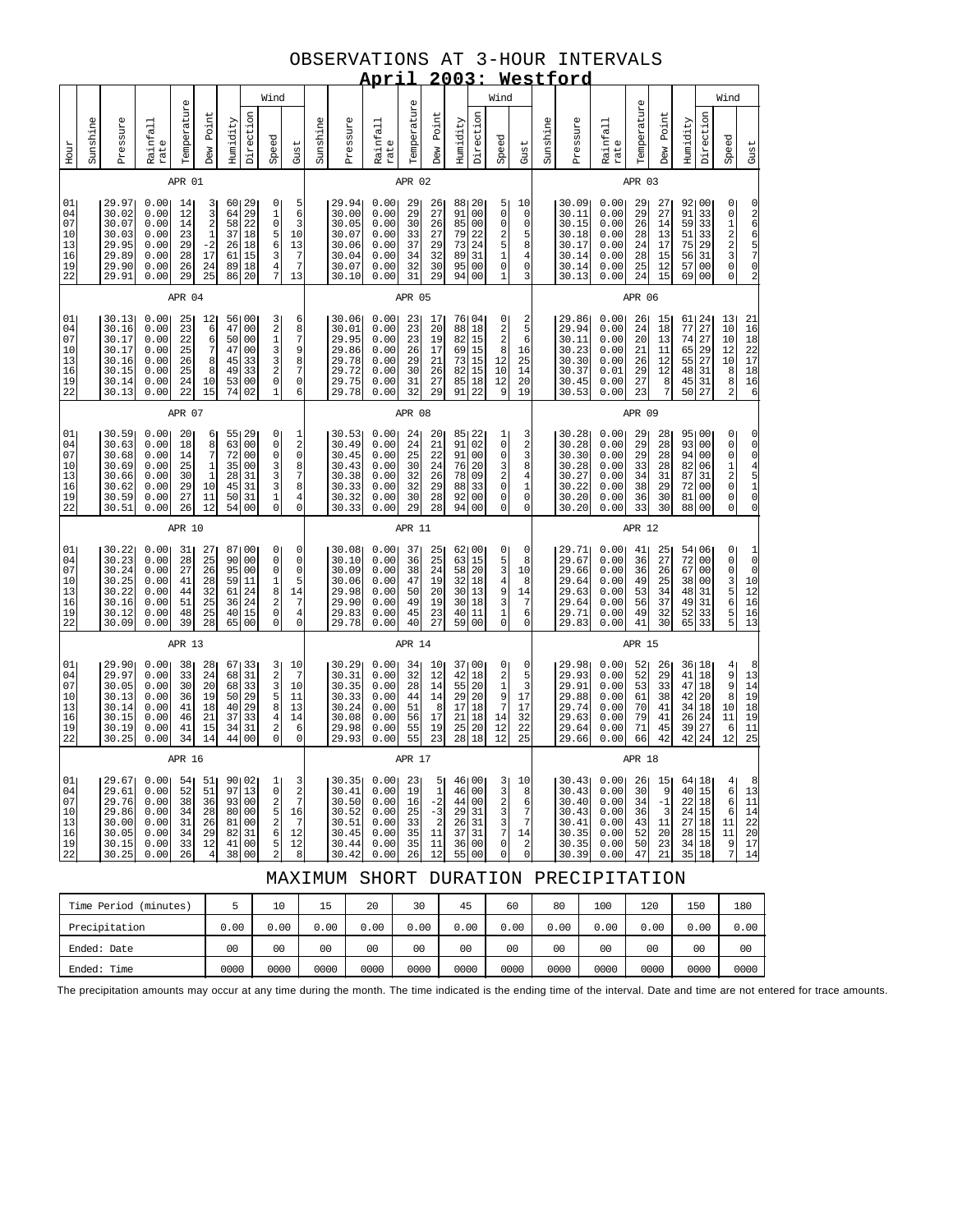### OBSERVATIONS AT 3-HOUR INTERVALS **April 2003: Westford**

|                                              |          |                                                                      |                                                              |                                              |                                              |                                        |                                                                |                                                                                                                                   |                                                                             |          |                                                                      | Apr                                                           |                                              | 4                                            | <u>uu.</u>                                            |                                        |                                                                                                     |                                                                    |          | <u>westioro</u>                                                      |                                                               |                                              |                                                           |                                                             |                                                    |                                                                                      |                                                                             |
|----------------------------------------------|----------|----------------------------------------------------------------------|--------------------------------------------------------------|----------------------------------------------|----------------------------------------------|----------------------------------------|----------------------------------------------------------------|-----------------------------------------------------------------------------------------------------------------------------------|-----------------------------------------------------------------------------|----------|----------------------------------------------------------------------|---------------------------------------------------------------|----------------------------------------------|----------------------------------------------|-------------------------------------------------------|----------------------------------------|-----------------------------------------------------------------------------------------------------|--------------------------------------------------------------------|----------|----------------------------------------------------------------------|---------------------------------------------------------------|----------------------------------------------|-----------------------------------------------------------|-------------------------------------------------------------|----------------------------------------------------|--------------------------------------------------------------------------------------|-----------------------------------------------------------------------------|
|                                              |          | Wind                                                                 |                                                              |                                              |                                              |                                        |                                                                |                                                                                                                                   |                                                                             |          |                                                                      |                                                               |                                              |                                              |                                                       |                                        | Wind                                                                                                |                                                                    |          |                                                                      |                                                               |                                              |                                                           |                                                             |                                                    | Wind                                                                                 |                                                                             |
| Hour                                         | Sunshine | Pressure                                                             | Rainfall<br>rate                                             | Temperature                                  | Dew Point                                    | Humidity                               | Direction                                                      | Speed                                                                                                                             | Gust                                                                        | Sunshine | Pressure                                                             | Rainfall<br>rate                                              | Temperature                                  | Dew Point                                    | Humidity                                              | Direction                              | Speed                                                                                               | Gust                                                               | Sunshine | Pressure                                                             | Rainfall<br>rate                                              | Temperature                                  | Dew Point                                                 | Humidity                                                    | Direction                                          | Speed                                                                                | Gust                                                                        |
|                                              |          |                                                                      |                                                              | APR 19                                       |                                              |                                        |                                                                |                                                                                                                                   |                                                                             |          |                                                                      |                                                               | APR 20                                       |                                              |                                                       |                                        |                                                                                                     |                                                                    |          |                                                                      |                                                               | APR 21                                       |                                                           |                                                             |                                                    |                                                                                      |                                                                             |
| 01<br>04<br>07<br>10<br>13<br>16<br>19<br>22 |          | 30.40<br>30.40<br>30.43<br>30.43<br>30.37<br>30.32<br>30.29<br>30.31 | 0.00<br>0.00<br>0.00<br>0.00<br>0.00<br>0.00<br>0.00<br>0.00 | 46<br>45<br>41<br>45<br>57<br>60<br>57<br>52 | 27<br>31<br>38<br>39<br>35<br>34<br>40<br>43 | 57<br>80<br>44<br>38<br>54<br>71       | 47118<br>18<br>89 11<br>04<br>15<br>20<br>04<br>0 <sub>0</sub> | $\begin{array}{c} 9 \\ 6 \end{array}$<br>$\mathbf 1$<br>$\mathbf 1$<br>$\overline{6}$<br>$\overline{4}$<br>$\circ$<br>$\mathbf 0$ | 19<br>13<br>6<br>3<br>11<br>8<br>$\overline{\mathbf{c}}$<br>$\mathbf 0$     |          | 30.28<br>30.23<br>30.23<br>30.20<br>30.12<br>30.06<br>30.01<br>29.97 | 0.001<br>0.00<br>0.00<br>0.00<br>0.00<br>0.00<br>0.00<br>0.00 | 51<br>50<br>49<br>60<br>68<br>72<br>68<br>61 | 42<br>41<br>38<br>38<br>43<br>39<br>36<br>33 | 71100<br>71<br>64 18<br>44<br>39<br>30<br>34          | 20<br>20<br>18<br>30 18<br>18<br>18    | 0<br>$\frac{3}{5}$<br>$\boldsymbol{7}$<br>8<br>10<br>10<br>$\mathbf{1}$                             | 0<br>5<br>10<br>11<br>17<br>17<br>18<br>5                          |          | 29.95<br>29.89<br>29.91<br>29.85<br>29.77<br>29.72<br>29.75<br>29.72 | 0.00<br>0.00<br>0.00<br>0.00<br>0.00<br>0.00<br>0.01<br>0.00  | 57<br>56<br>55<br>58<br>66<br>64<br>53<br>51 | 31<br>29<br>21<br>14<br>20<br>26<br>45<br>45              | 37118<br>35<br>27 18<br>17 18<br>17<br>23 20<br>76 15<br>80 | 18<br>20<br>18                                     | 4 <sub>1</sub><br>15<br>14<br>10<br>13<br>$\begin{array}{c} 7 \\ 7 \\ 7 \end{array}$ | 10<br>27<br>27<br>$\begin{array}{c} 17 \\ 21 \\ 13 \\ 13 \\ 16 \end{array}$ |
|                                              |          |                                                                      |                                                              | APR 22                                       |                                              |                                        |                                                                |                                                                                                                                   |                                                                             |          |                                                                      |                                                               | APR 23                                       |                                              |                                                       |                                        |                                                                                                     |                                                                    |          |                                                                      |                                                               | APR 24                                       |                                                           |                                                             |                                                    |                                                                                      |                                                                             |
| 01<br>04<br>07<br>10<br>13<br>16<br>19<br>22 |          | 29.71<br>29.68<br>29.69<br>29.70<br>29.65<br>29.63<br>29.61<br>29.62 | 0.00<br>0.00<br>0.00<br>0.00<br>0.00<br>0.00<br>0.00<br>0.00 | 52<br>51<br>50<br>46<br>47<br>47<br>46<br>46 | 44<br>36<br>40<br>44<br>45<br>45<br>45<br>45 | 55<br>68<br>96<br>95                   | 72 18<br>18<br>20<br>92 15<br>92 15<br>18<br>98 18<br>18       | 10<br>8<br>$\frac{1}{3}$<br>$\bf 4$<br>3<br>5<br>$\overline{4}$                                                                   | 17<br>13<br>$\begin{array}{c} 4 \\ 5 \\ 7 \end{array}$<br>6<br>8<br>7       |          | 29.62<br>29.63<br>29.67<br>29.69<br>29.72<br>29.75<br>29.77<br>29.79 | 0.00<br>0.00<br>0.01<br>0.00<br>0.00<br>0.00<br>0.00<br>0.00  | 44<br>38<br>37<br>38<br>36<br>34<br>32<br>32 | 43<br>37<br>36<br>36<br>34<br>32<br>31<br>31 | 95 27<br>95<br>94<br>92<br>92<br>93<br>95<br>96       | 27<br>24<br>29<br>27<br>27<br>27<br>29 | 5<br>8<br>$\begin{array}{c}\n4 \\ 3 \\ 5 \\ 6\n\end{array}$<br>$\overline{\mathbf{c}}$<br>5         | 11<br>13<br>8<br>7<br>10<br>11<br>5<br>10                          |          | 29.79<br>29.79<br>29.82<br>29.83<br>29.85<br>29.86<br>29.85<br>29.88 | 0.00<br>0.00<br>0.00<br>0.00<br>0.00<br>0.00<br>0.00<br>0.00  | 32<br>31<br>30<br>30<br>31<br>31<br>33<br>32 | 31<br>30<br>29<br>29<br>30<br>30<br>31<br>29              | 97 31<br>96<br>96<br>96 31<br>96<br>96 29<br>92 31<br>86    | 31<br>29<br>29<br>29                               | 458878<br>$\overline{4}$<br>$\overline{4}$                                           | $\frac{9}{12}$<br>$18$<br>16<br>18<br>13<br>13<br>10                        |
|                                              |          |                                                                      |                                                              | APR 25                                       |                                              |                                        |                                                                |                                                                                                                                   |                                                                             |          |                                                                      |                                                               | APR 26                                       |                                              |                                                       |                                        |                                                                                                     |                                                                    |          |                                                                      |                                                               | APR 27                                       |                                                           |                                                             |                                                    |                                                                                      |                                                                             |
| 01<br>04<br>07<br>10<br>13<br>16<br>19<br>22 |          | 29.85<br>29.87<br>29.92<br>29.94<br>29.95<br>29.92<br>29.92<br>29.94 | 0.00<br>0.00<br>0.00<br>0.01<br>0.00<br>0.00<br>0.00<br>0.00 | 33<br>29<br>28<br>40<br>45<br>48<br>47<br>40 | 28<br>25<br>24<br>29<br>30<br>29<br>32<br>31 | 84<br>85<br>66<br>56<br>48<br>55<br>71 | 81 24<br>20<br>00<br>13<br>31<br>04<br>31<br>0 <sub>0</sub>    | 2<br>$\mathsf{O}\xspace$<br>$\mathsf{O}\xspace$<br>$\mathbf 0$<br>$\sqrt{2}$<br>$\mathsf{O}\xspace$<br>$\frac{1}{1}$              | 4<br>$\mathbf{1}$<br>$\mathsf{O}\xspace$<br>$\mathbf 1$<br>5<br>3<br>5<br>5 |          | 29.91<br>29.87<br>29.91<br>29.89<br>29.88<br>29.87<br>29.86<br>29.86 | 0.00<br>0.00<br>0.00<br>0.00<br>0.01<br>0.00<br>0.01<br>0.00  | 40<br>36<br>38<br>43<br>46<br>46<br>45<br>45 | 32<br>30<br>33<br>41<br>44<br>43<br>43<br>43 | 72102<br>81<br>84<br>92 18<br>92<br>90<br>94 11<br>93 | 00<br>18<br>18<br>15<br>15             | 1<br>$\mathsf 0$<br>$\mathbf 1$<br>$\begin{array}{c}\n1 \\ 6 \\ 7\n\end{array}$<br>3<br>$\mathbf 1$ | 6<br>0<br>3<br>6<br>11<br>13<br>$\boldsymbol{7}$<br>$\overline{3}$ |          | 29.84<br>29.83<br>29.88<br>29.93<br>29.93<br>29.88<br>29.88<br>29.90 | 0.001<br>0.00<br>0.00<br>0.00<br>0.00<br>0.00<br>0.00<br>0.00 | 43<br>42<br>43<br>42<br>47<br>55<br>57<br>49 | 42<br>41<br>42<br>42<br>43<br>39<br>39<br>40              | 97104<br>97<br>98<br>100<br>87 31<br>54<br>50 27<br>70 18   | 02<br>00<br>31<br>11                               | 00142213                                                                             | 2258656                                                                     |
|                                              |          |                                                                      |                                                              | APR 28                                       |                                              |                                        |                                                                |                                                                                                                                   |                                                                             |          |                                                                      |                                                               | APR 29                                       |                                              |                                                       |                                        |                                                                                                     |                                                                    |          |                                                                      |                                                               | APR 30                                       |                                                           |                                                             |                                                    |                                                                                      |                                                                             |
| 01<br>04<br>07<br>10<br>13<br>16<br>19<br>22 |          | 29.90<br>29.89<br>29.87<br>29.82<br>29.73<br>29.66<br>29.64<br>29.66 | 0.00<br>0.00<br>0.00<br>0.00<br>0.00<br>0.00<br>0.00<br>0.00 | 48<br>48<br>49<br>60<br>71<br>74<br>71<br>68 | 40<br>37<br>33<br>36<br>39<br>36<br>37<br>37 | 55<br>25<br>29<br>32                   | 74 18<br>66 18<br>18<br>40 18<br>31 18<br>22<br>22<br>22       | $\frac{3}{5}$<br>12<br>10<br>$\overline{7}$<br>$\begin{array}{c} 8 \\ 7 \end{array}$                                              | 6<br>$10$<br>14<br>22<br>18<br>12<br>13<br>12                               |          | 29.65<br>29.65<br>29.75<br>29.81<br>29.84<br>29.83<br>29.87<br>29.93 | 0.00<br>0.00<br>0.00<br>0.00<br>0.00<br>0.00<br>0.00<br>0.00  | 63<br>57<br>51<br>55<br>56<br>57<br>53<br>44 | 43<br>45<br>41<br>40<br>36<br>32<br>30<br>30 | 48 22<br>63<br>67<br>58<br>47<br>38<br>41<br>58       | 22<br>31<br>33<br>31<br>31<br>31<br>00 | 7<br>$\boldsymbol{2}$<br>8<br>$\frac{9}{7}$<br>6<br>$\overline{4}$<br>0                             | 13<br>7<br>14<br>18<br>16<br>13<br>8<br>$\circ$                    |          | 29.98<br>30.06<br>30.12<br>30.18<br>30.16<br>30.10<br>30.09<br>30.07 | 0.00<br>0.00<br>0.00<br>0.00<br>0.00<br>0.00<br>0.00<br>0.00  | 41<br>40<br>36<br>46<br>53<br>56<br>53<br>48 | 30<br>28<br>29<br>22<br>27<br>24<br>30<br>30 <sup>1</sup> | 65 00<br>61<br>74<br>39<br>36<br>28<br>41<br>50             | 00<br>0 <sub>0</sub><br>04<br>29<br>31<br>33<br>06 | 0104540<br>$\mathbf{1}$                                                              | 270823                                                                      |
|                                              |          |                                                                      |                                                              |                                              |                                              |                                        |                                                                |                                                                                                                                   |                                                                             |          |                                                                      |                                                               |                                              |                                              |                                                       |                                        |                                                                                                     |                                                                    |          |                                                                      |                                                               |                                              |                                                           |                                                             |                                                    |                                                                                      |                                                                             |

### WEATHER NOTES SUMMARY BY HOUR

NOTES:<br>Units are: Temperature=°F, Wind=mph, Pressure=inches Hg, Precipitation=inches.<br>Units are: Temperature=°F, Wind=mph, Pressure=inches Hg, Precipitation=inches.<br>from true north: i.e., 09 for East, 18 for South, 27 for

|                                              |                                     |                                                                              | Resultant<br>Wind                            |                                              |                                              |                                                      |                                              |                                                                            |
|----------------------------------------------|-------------------------------------|------------------------------------------------------------------------------|----------------------------------------------|----------------------------------------------|----------------------------------------------|------------------------------------------------------|----------------------------------------------|----------------------------------------------------------------------------|
| ees                                          | phserv<br>houng<br>pumper<br>sumger | Pressure<br>on                                                               | Temperature                                  | Point<br>Dew                                 | Humidity                                     | Speed<br>Wind                                        | Direction                                    | Speed                                                                      |
| 01<br>04<br>07<br>10<br>13<br>16<br>19<br>22 |                                     | 30.032<br>30.036<br>30.069<br>30.078<br>30.053<br>30.017<br>30.017<br>30.028 | 37<br>35<br>34<br>39<br>43<br>46<br>43<br>40 | 27<br>26<br>24<br>24<br>25<br>27<br>27<br>28 | 69<br>71<br>71<br>58<br>54<br>53<br>58<br>66 | 2.7<br>3.2<br>3.0<br>4.8<br>6.1<br>5.3<br>3.7<br>3.1 | 22<br>20<br>22<br>23<br>22<br>23<br>22<br>22 | $\mathbf{1}$<br>. 6<br>1.8<br>$1.4$<br>$1.4$<br>$3.0$<br>2.2<br>1.7<br>1.9 |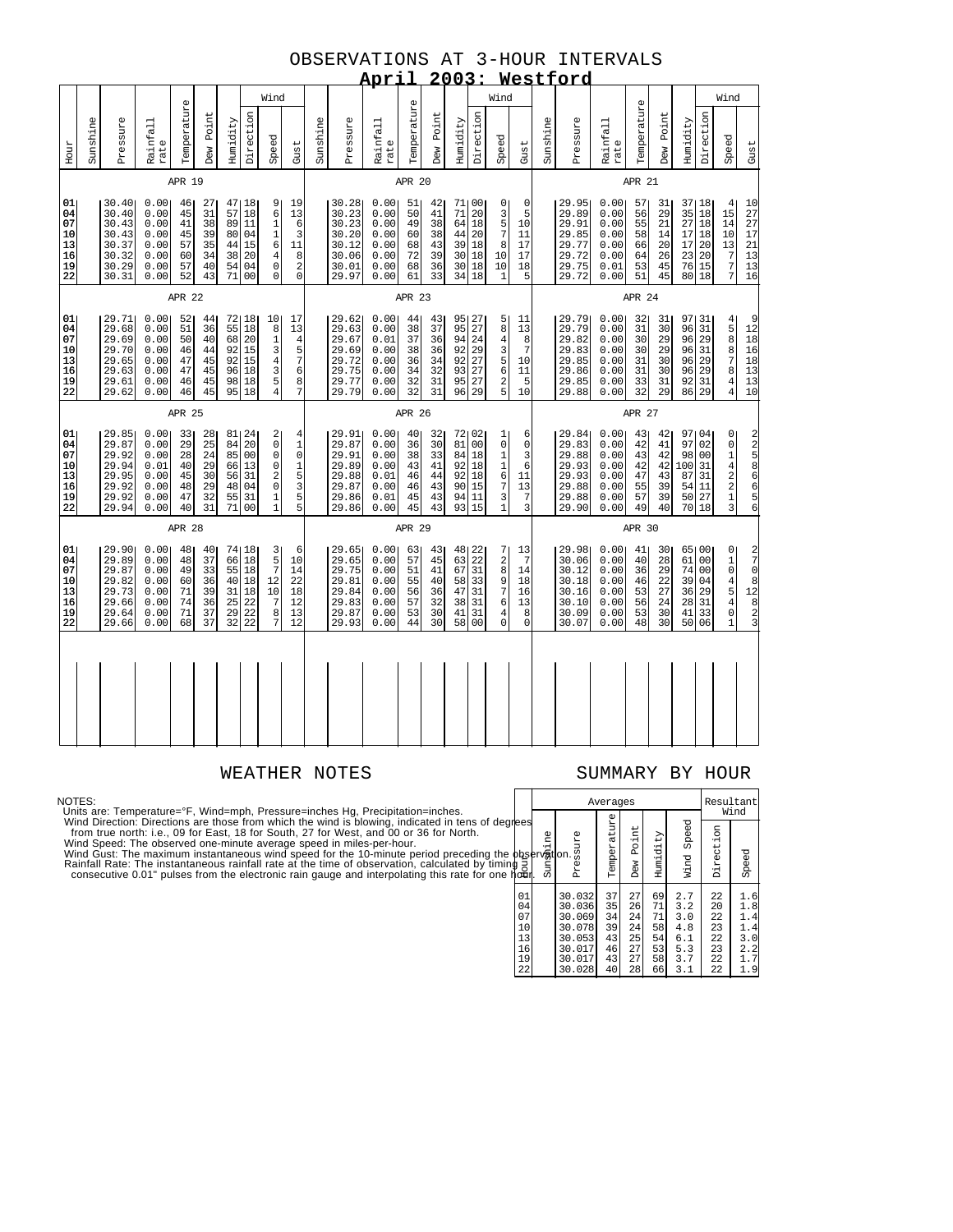|                                                           | A.M. Hour Ending at<br>Date                    |    |    |                                                                                                                                           |    |    |          |    |           |                            |                  |                               |    | P.M. Hour Ending at |                                                                             |    |      |    |                          |    |      |      |    |    |                                                           |  |
|-----------------------------------------------------------|------------------------------------------------|----|----|-------------------------------------------------------------------------------------------------------------------------------------------|----|----|----------|----|-----------|----------------------------|------------------|-------------------------------|----|---------------------|-----------------------------------------------------------------------------|----|------|----|--------------------------|----|------|------|----|----|-----------------------------------------------------------|--|
|                                                           | 01                                             | 02 | 03 | 04                                                                                                                                        | 05 | 06 | 07       | 08 | 09        | 10                         | 11               | 12                            | 01 | 02                  | 03                                                                          | 04 | 05   | 06 | 07                       | 08 | 09   | 10   | 11 | 12 | Date                                                      |  |
| 01<br>$02$<br>$03$<br>$04$<br>05                          |                                                |    |    |                                                                                                                                           |    |    |          |    |           |                            | 0.01 0.01        | 0.01                          |    |                     | 0.01                                                                        |    | 0.01 |    |                          |    |      |      |    |    | 01<br>02<br>03<br>04<br>05                                |  |
| $\begin{array}{c} 06 \\ 07 \end{array}$<br>08<br>09<br>10 |                                                |    |    |                                                                                                                                           |    |    |          |    |           | 0.02                       | $0.06$ 0.04 0.03 |                               |    |                     |                                                                             |    | 0.02 |    |                          |    |      |      |    |    | 06<br>07<br>08<br>09<br>09<br>10                          |  |
| $\begin{array}{c} 11 \\ 12 \\ 13 \\ 14 \\ 15 \end{array}$ |                                                |    |    |                                                                                                                                           |    |    |          |    |           |                            |                  |                               |    |                     |                                                                             |    |      |    |                          |    |      | 0.01 |    |    | $\begin{array}{c} 11 \\ 12 \\ 13 \\ 14 \\ 15 \end{array}$ |  |
| $\frac{16}{17}$<br>$\frac{18}{18}$<br>19<br>20            |                                                |    |    | 0.010.010.01                                                                                                                              |    |    | 0.010.01 |    |           |                            |                  |                               |    |                     | 0.01                                                                        |    |      |    |                          |    | 0.01 |      |    |    | 16<br>17<br>18<br>19<br>20                                |  |
| 21<br>22                                                  | $\begin{array}{c} 24 \\ 25 \ 0.01 \end{array}$ |    |    | 23 0.06 0.06 0.04 0.02 0.08 0.04 0.04 0.10 0.04 0.02                                                                                      |    |    |          |    |           | $0.06$ 0.07 0.10 0.05 0.01 |                  | $0.06$ 0.09 0.02 0.03<br>0.02 |    |                     | 0.010.070.01<br>$0.02$ 0.04 0.04 0.01<br>0.0200.010.0200.010.010.010.010.01 |    |      |    | $0.02$ 0.02 0.10<br>0.02 |    |      |      |    |    | $21$<br>$22$<br>$23$<br>$24$<br>$25$                      |  |
| 26<br>27<br>28<br>29<br>30                                |                                                |    |    |                                                                                                                                           |    |    |          |    | 0.0200.02 |                            |                  |                               |    |                     |                                                                             |    |      |    |                          |    |      |      |    |    |                                                           |  |
|                                                           |                                                |    |    | Sum 0.07 0.06 0.05 0.03 0.09 0.05 0.09 0.05 0.05 0.12 0.24 0.26 0.16 0.08 0.07 0.13 0.15 0.16 0.15 0.12 0.15 0.03 0.03 0.02 0.04 0.03 Sum |    |    |          |    |           |                            |                  |                               |    |                     |                                                                             |    |      |    |                          |    |      |      |    |    |                                                           |  |

# HOURLY PRECIPITATION (Water Equivalent) **April 2003: Westford**

During a frozen precipitation event, hourly precipitation totals may not be recorded. In this case, daily amounts are typically entered in the last column (hour ending at 12 A.M.)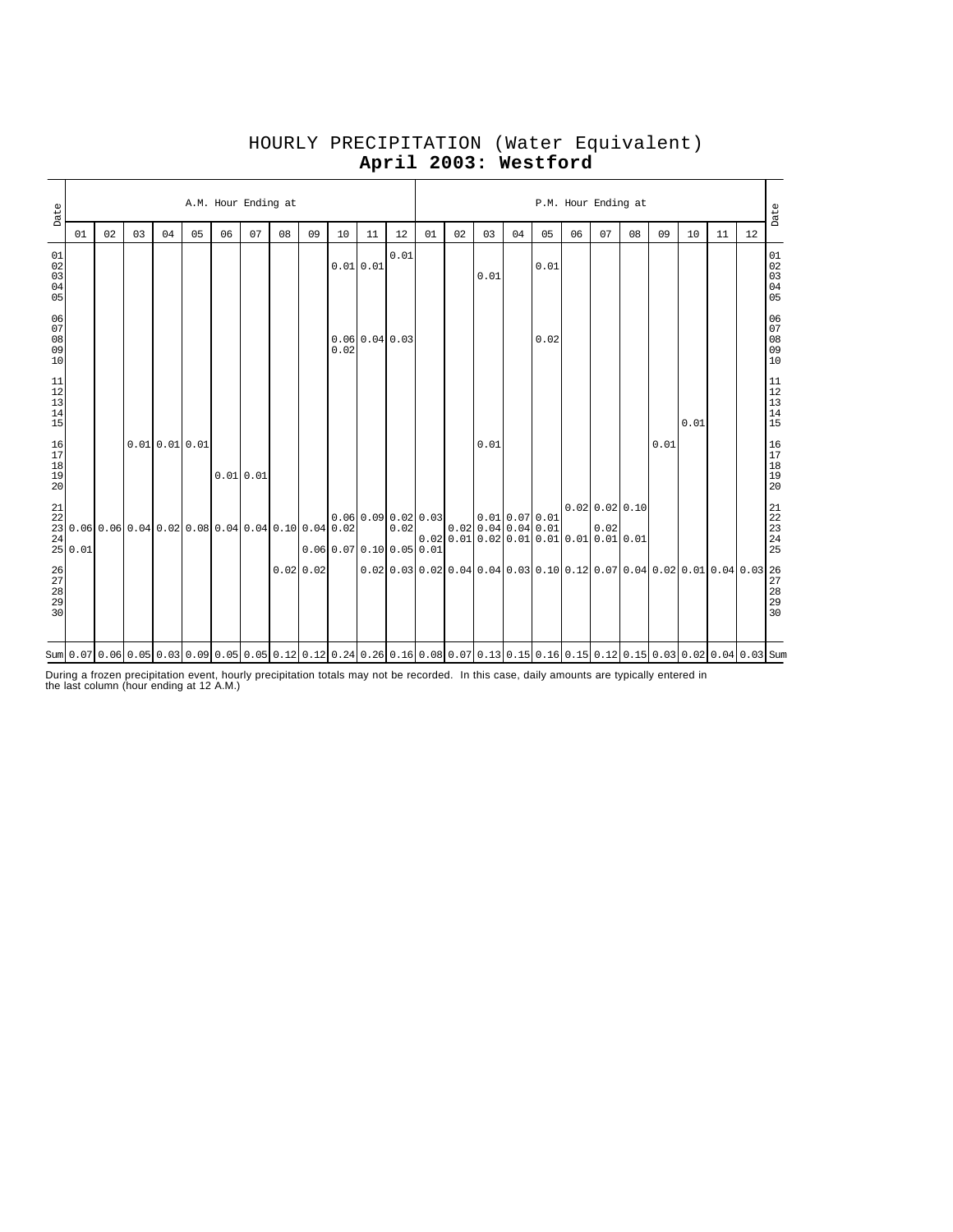## HOUR-BY-HOUR DATA **April 2003: Westford**